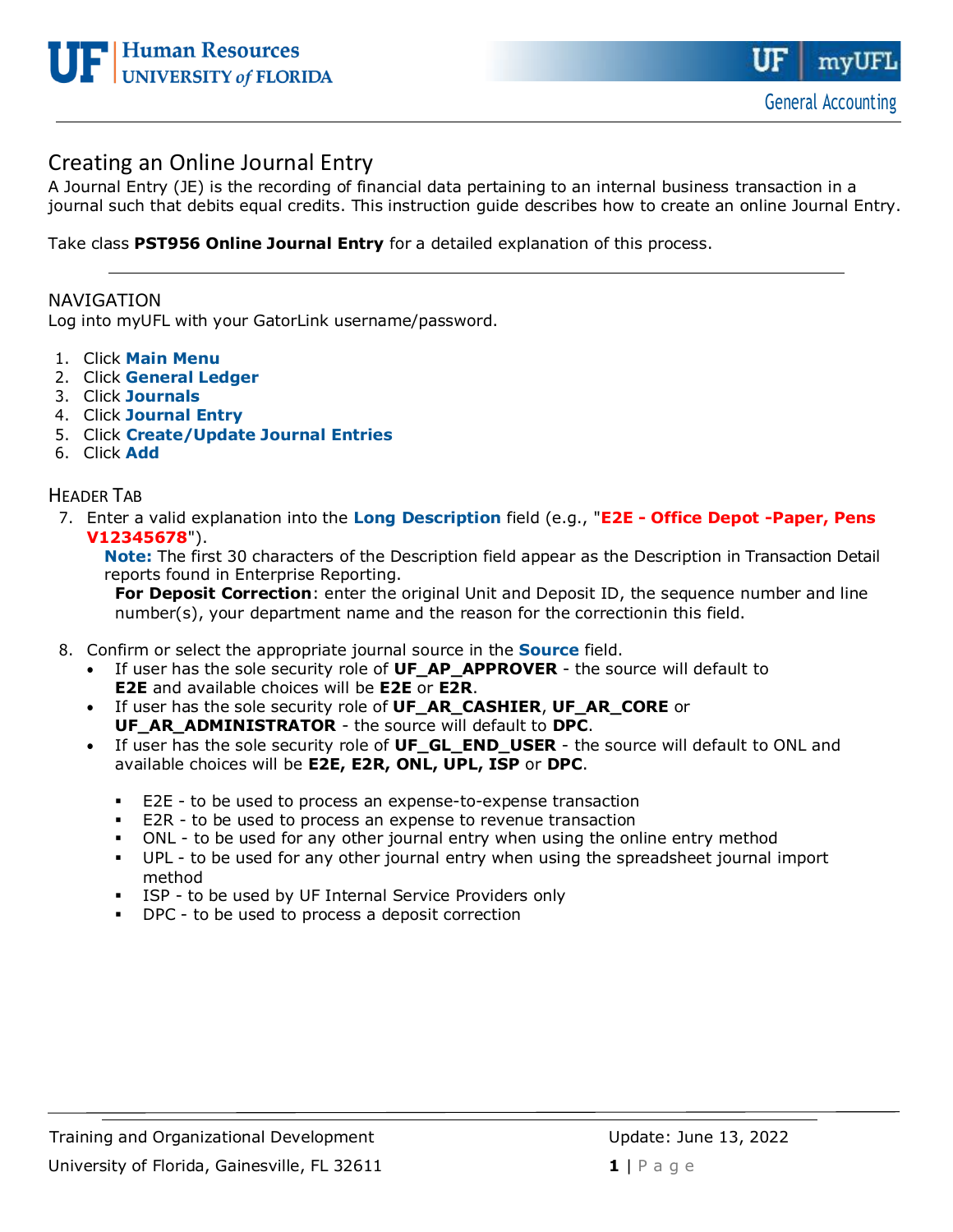

- 9. Enter your UFID into the **Reference Number** field (e.g., "**12345678**").
- 10. Depending upon the purpose of the journal, you may need to attach documents to the journal. Click the **Documents** link which will open in OnBase.
- 11. Click the **Upload File** button.
- 12. Click the **Choose File** button.
- 13. Locate the desired file for attachment.
- 14. Once the desired file has been located, **double click** file to open.
- 15. Click the **Import** button at the bottom left of the screen.
- 16. An **Imported Successfully** message will appear once the document is uploaded.
- 17. Repeat **steps 11-16** to upload additional documents.
- 18. Click the **Documents folder image** to review or edit the attachments. **Note**: Any type of standard document can be attached (e.g., .doc, .docx, .pdf, .xls, .xlsx, .txt, etc.)
- 19. To add to the description name of a document, right click on the document name and select **Keywords**. Fill in the **File Name** and hit **Save**.
- 20. Once you are done uploading attachments, click the **Exit** button.
- 21. You can now return to the journal header and proceed with completing the journal.

22.Click the **Lines** tab.

## LINES TAB

23. Enter the desired information into the **Account** field (e.g., "**731100**").

**Notes**:

- JE's that use the E2E journal source are limited to using accounts that begin with 7xxxxx. JE's that use the E2R journal source are limited to using accounts that begin with 7xxxxx and accounts 411120, 411160, 411200, 440400, 441100 – 441700, 442100, 442200, 442400, 469000 and 469105.
- When you input data directly into a field you may notice the **Type Ahead** feature appear with a list of available choices. You can choose the desired option from the provided list or simply ignore it and move on to the next field.
- 24. Enter the desired information into the **Fund** field (e.g., "**101**").
- 25. Enter the desired information into the **Dept** field (e.g., "**16120100**").
- 26. Enter the desired information into the **Program** field (e.g.,"**2200**").
- 27. Enter the desired information into the **Bud Ref** field (e.g.,"**CRRNT**").
- 28. Scroll to the right to display more available ChartFields if needed.
- $\triangleright$  For JE's that involve Projects
	- Funds 201 214 = enter or select GRANT as the **PC Business Unit**, enter or select appropriate **Project**, enter or select '1' as the **Activity ID** and enter or select appropriate **Resource Analysis Type** (An Type)
		- If using **7XXXXX** Accounts use **GLE** Resource Analysis Type
		- If using **4XXXXX** Accounts use **GLR** Resource Analysis Type
		- If using **1XXXXX**, **2XXXXX**, **3XXXXX** Accounts use **GLB** Resource Analysis Type
- 29. Enter the desired information into the **Amount** field (e.g.,"**500.00**").
- 30. Enter the desired information into the **Reference** field (e.g.,"**02730295**"). **Note**: The **Reference** field should be used to refer back to the original document (e.g., a Voucher ID for an E2E or an Expense Refund deposit).